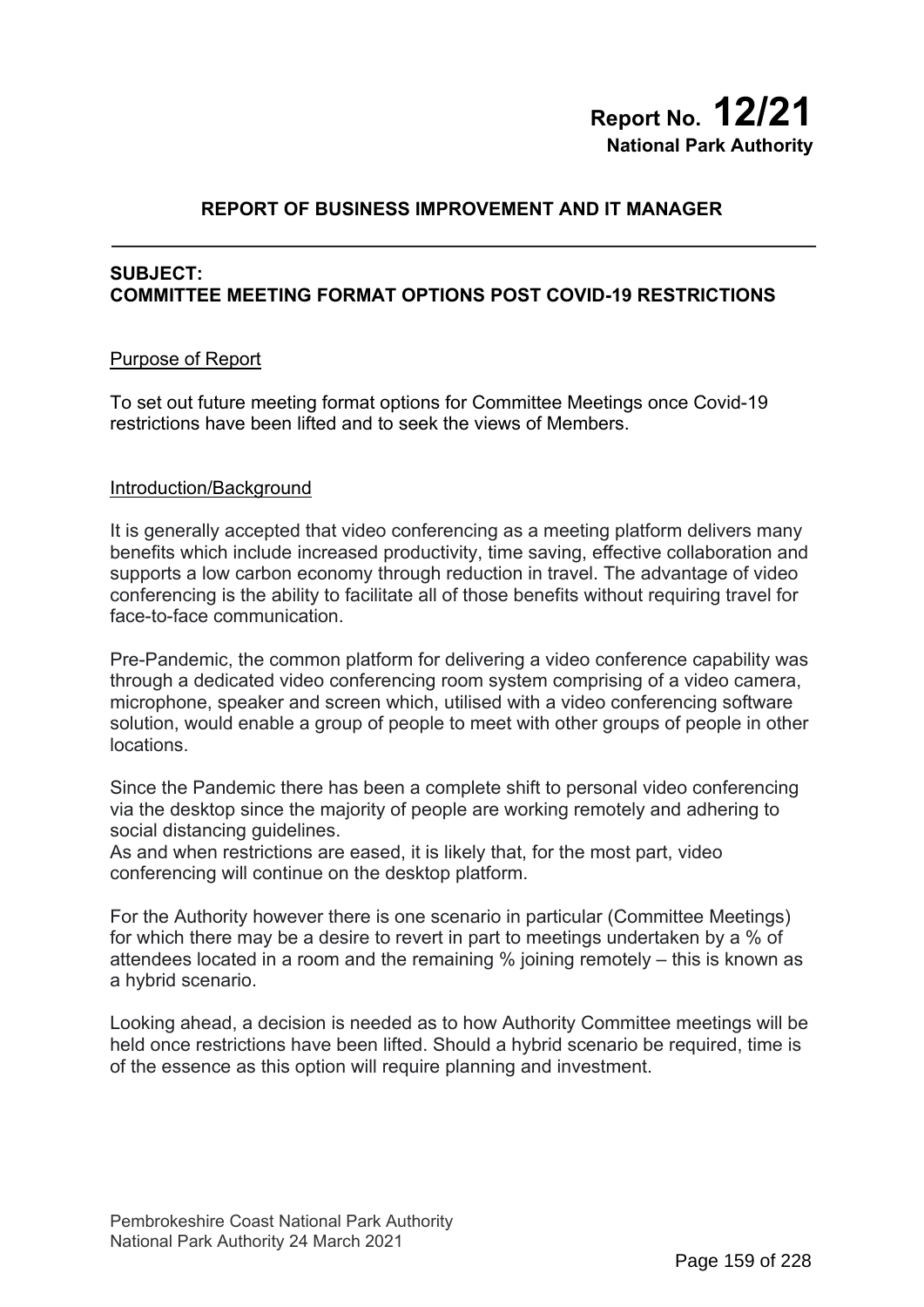## **Comparisons**

A poll of the other National Parks indicate they are all at the very early contemplation stage. There appears to be general appetite to maintain the flexibility of remote working post restrictions and, coupled with the related benefits of carbon reduction and increased productivity, a hybrid solution (facilities/funding permitting) is likely to be desirable across the parks. To check whether or not this is a National Park specific view, a further engagement with Qualifications Wales confirmed a wider desire to provide a hybrid solutions for meetings.

## **Options**

| #              | <b>Option</b>                                                          | <b>Option Description</b>                                                                                                                                                         | <b>Financial Implication</b>                                                                                                                                       |
|----------------|------------------------------------------------------------------------|-----------------------------------------------------------------------------------------------------------------------------------------------------------------------------------|--------------------------------------------------------------------------------------------------------------------------------------------------------------------|
| 1              | <b>Video Conference</b><br>Only                                        | <b>Welsh Government</b><br>regulations permitting, all<br>committee meetings will<br>continue to be held via<br>video conference with all<br>attendees joining<br>remotely.       | Provision of Video<br>Conference Software 1                                                                                                                        |
| $\overline{2}$ | <b>Physical Attendance</b><br>Only                                     | All committee meetings<br>will revert to the pre-<br>pandemic platform, i.e.,<br>physical attendance in<br>one location (Green<br>Room).                                          | None                                                                                                                                                               |
| 3              | Hybrid Scenario -<br>Video Conference or<br><b>Physical Attendance</b> | Committee meetings will<br>be held on a hybrid<br>platform allowing<br>members, officers and<br>the public to attend in<br>person or join the<br>meeting via video<br>conference. | Provision of Video<br>Conference Software 1,<br><b>Video Conference Room</b><br>Equipment 2, provision and<br>outfitting of a suitable video<br>conference room 3. |

### **Notes**

- 1. Video Conference Software. The current National Parks wide licence agreement with Lifesize ends in August 2021. The majority of National Parks have or are deploying Microsoft 365 which includes a video conferencing solution within Teams. It is likely that the cost increase for a new deal with Lifesize for the small number of National Parks who have not yet moved to 365 will be significant and therefore alternative options are being sought.
- 2. Video Conference Room Equipment. Typical equipment required to facilitate a video conference for large meetings include a camera, speakers, microphone pods, connection hubs and display screens.
- 3. Video Conference Room Facility. The Green Room is essentially a porta cabin and as such, primarily due to the audio challenges precipitated by weather events, is not suitable for use as a Video Conference Room. An alternative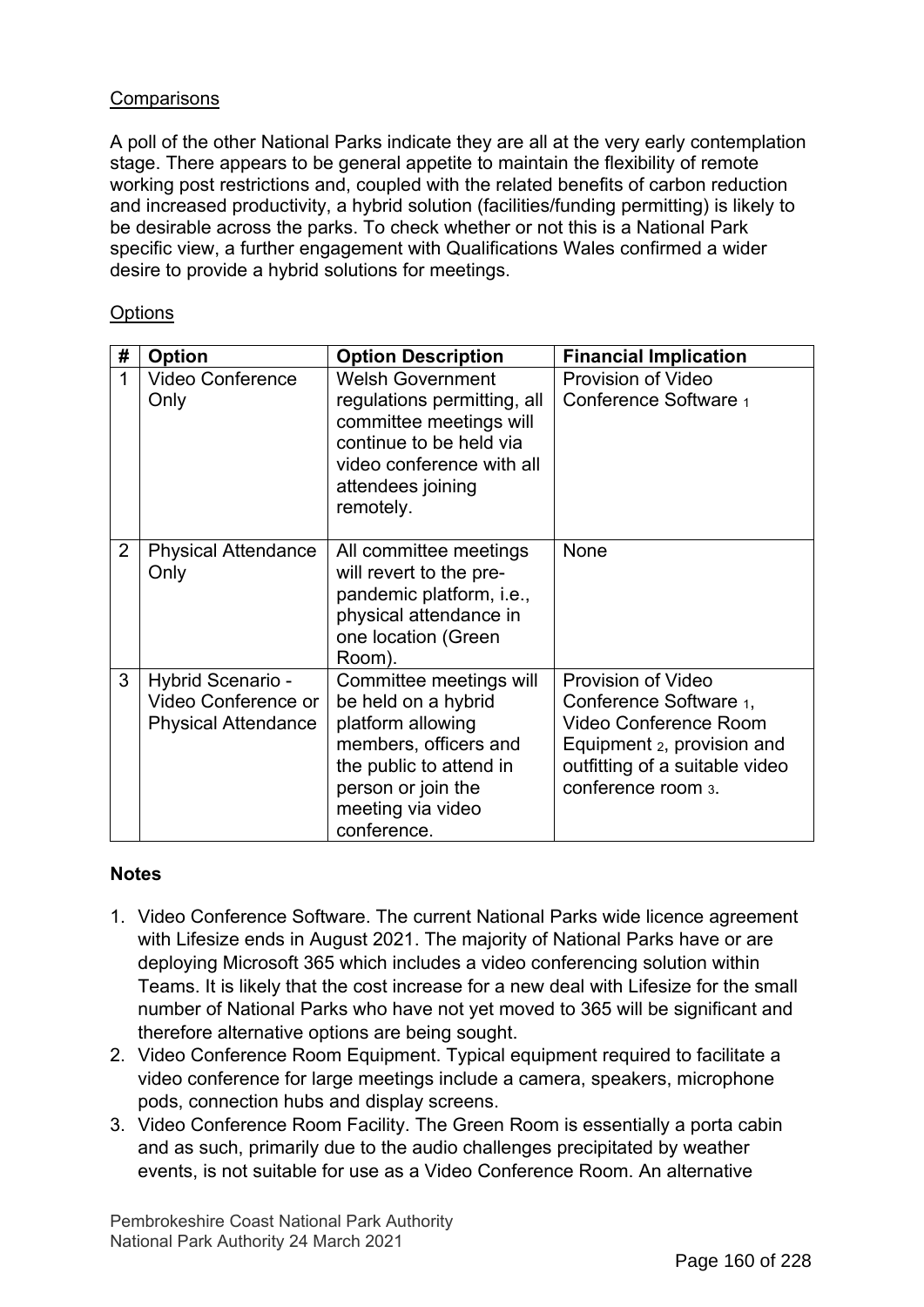location would need to be identified, possible alternatives are listed below but are not exhaustive. Please note, detailed feasibility studies for any of the options below have not been undertaken to date.

- a. Re-purpose and fit out the Planning Office and provide public access through the old entrance from the Enforcement Office.
- b. Fit out the St. Davids Meeting room at Oriel y Parc and reserve for committee meetings.
- c. Investigate option to utilise Pembrokeshire County Council conference facilities.
- d. Hire an external video conference facility (note: searches for a suitable facility within Pembrokeshire have not to date been successful).

# Financial considerations

- 1. Video Conference Software. As highlighted in the notes, the current National Park wide contract with Lifesize ends in August 2021. Those National Parks who are not moving to Microsoft 365 are meeting in March to discuss Video Conference software platforms and will seek to secure costings. Note – whichever video conference option the Authority selects for Committee Meetings, the need for an Authority wide video conference software solution will remain.
- 2. Video Conference Room Equipment. Whilst the Video Software Platform may have a bearing on the type of equipment required, essentially the basic requirements list will include a Camera, Speakers, Microphone pods, connection hubs and a large display screen. Compatibility with the mainstream video conference software packages will be a must. The approximate cost of the hardware will be £8K. There is money available in the Sustainable Landscapes Fund, however the availability is subject to time constraints.
- 3. Video Conference Room Facility. The cost and type of cost would depend on the option selected. For an external facility the cost would be a room hire and video conferencing charge, estimates would be required for internal options and the investment requirement dependent on the extent of fit out that would be required, for example, it is likely that the Planning Room option would be more expensive than OYP.

# Biodiversity implications/Sustainability appraisal

Whether as a fully virtual meeting or to facilitate a hybrid scenario, utilising a video conference platform will continue to have a positive impact on carbon footprint reduction as a result of reduced travel.

### Welsh Language considerations

Members of the public have always, and will continue to have, the ability to address the Committee through the medium of Welsh (irrespective of the platform upon which the meeting is held), with appropriate notice as set out in the guidance.